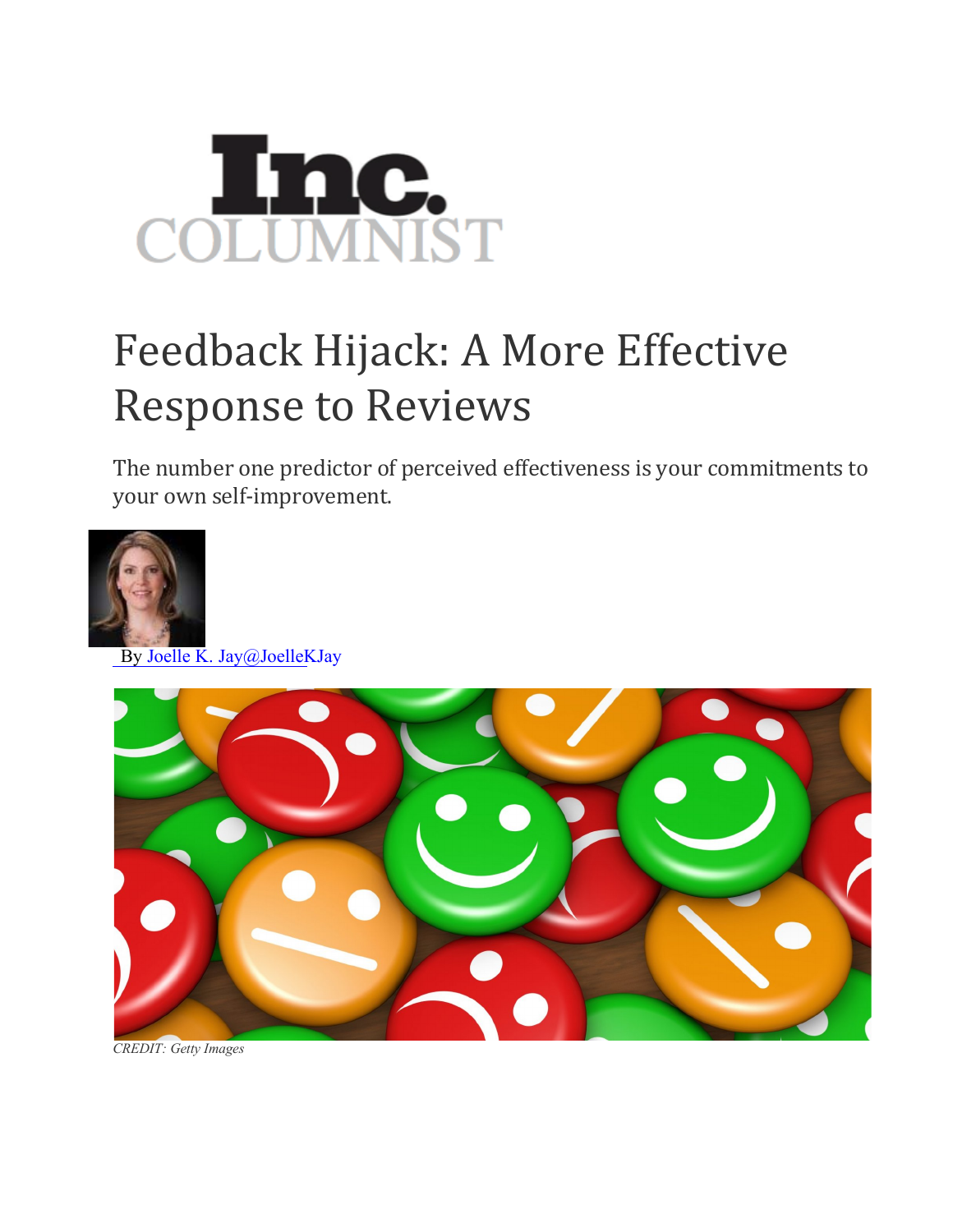Have you gotten feedback lately? How did you respond? If you're like most people, you may have been thrown into a state of self-protective reaction - the feedback hijack. People fall into a number of pitfalls when it comes to feedback: They take it too personally. They get too defensive. They rationalize it and reject it.

None of this is helpful, to you or your career.

Your willingness to listen, learn, and improve will do more for your perception as a committed leader than anything else. A few simple steps on your part will help you get out of the emotional swirl of feedback and into a productive response.

**Come into feedback with an open mind.** A common response to feedback is defensiveness. When we do surveys at the Leadership Research Institute, we often ask participants providing feedback to rate the recipient on their willingness to receive the feedback and make a change. This kind of awareness can help a leader remember that improvement following feedback is an expectation--and you cannot meet that expectation if you dismiss everything you hear. The worst case scenario occurs when feedback shuts you down. When you shut down, you don't take in the feedback at all. Now you are not only ignoring what you might need to change or improve but you are also closing off all possibilities of getting the insights you need to learn to do things differently. Before you discount any kind of feedback, at least make the effort to understand it and either validate or invalidate it.

**Treat feedback as feedback.** It's just information; it is not the gospel truth. Feedback is someone opinion of you, wrapped in their personal experiences, bias, and observations. Some of it will be valuable and some will not. You have a choice on how you want to approach feedback--you can ignore it, or you can accept it. If you accept it, don't grumble about it. And, if you do not accept it, simply let it go. If you let it go and it comes back again later, at that point you'd better get serious about making changes.

**Follow through.** It is not just receiving the feedback that is important. Once you have the feedback, you have to actually do something with it - including reflecting on the results, creating a plan of actions based on the information, and following through with the people who gave you the feedback. When asking for feedback, try the following suggestions to make sure you have a positive experience: thanking your participants, sharing what you have learned, describing what you will do now, asking for further suggestions, and following up periodically.